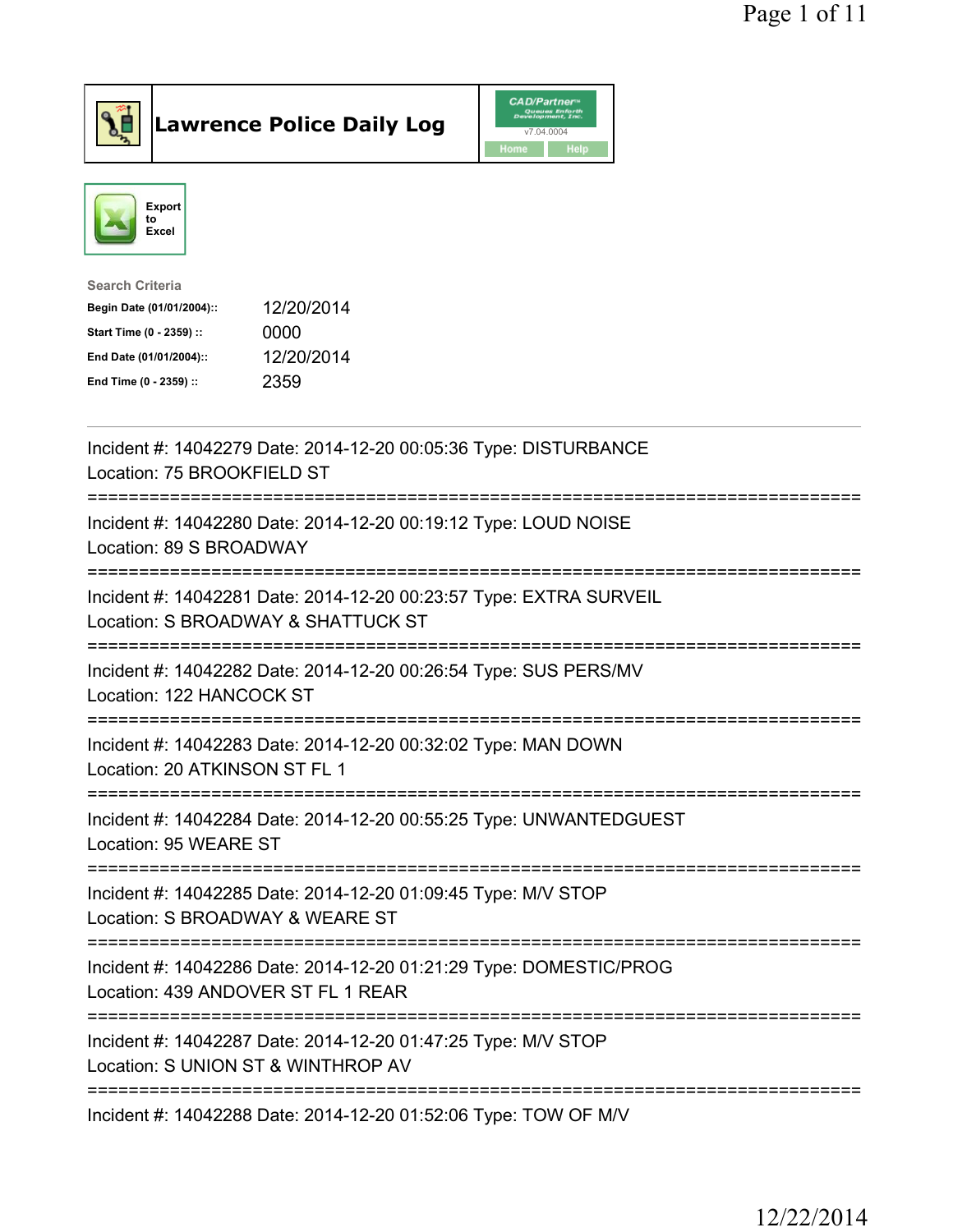Location: 119 THOREAU WAY =========================================================================== Incident #: 14042289 Date: 2014-12-20 01:52:45 Type: FIGHT Location: PARK ST & WALNUT ST =========================================================================== Incident #: 14042290 Date: 2014-12-20 02:08:02 Type: ALARMS Location: 218 HIGH ST =========================================================================== Incident #: 14042291 Date: 2014-12-20 02:14:38 Type: LOUD NOISE Location: 89 S BROADWAY =========================================================================== Incident #: 14042292 Date: 2014-12-20 02:17:37 Type: DISTURBANCE Location: MERRIMACK ST & S CANAL ST =========================================================================== Incident #: 14042293 Date: 2014-12-20 02:24:17 Type: LOUD NOISE Location: 6 WASHINGTON WY =========================================================================== Incident #: 14042294 Date: 2014-12-20 02:28:06 Type: LOUD NOISE Location: 300 AMES ST FL 1ST =========================================================================== Incident #: 14042295 Date: 2014-12-20 02:48:12 Type: M/V STOP Location: BARKER ST =========================================================================== Incident #: 14042297 Date: 2014-12-20 02:56:03 Type: M/V STOP Location: ALDER ST & WALNUT ST =========================================================================== Incident #: 14042296 Date: 2014-12-20 02:58:08 Type: NOISE ORD Location: 318 LAWRENCE ST =========================================================================== Incident #: 14042298 Date: 2014-12-20 03:02:42 Type: DISTURBANCE Location: ALDER ST & SARATOGA ST =========================================================================== Incident #: 14042299 Date: 2014-12-20 03:19:15 Type: ALARMS Location: COMMONWEALTH MOTOR CHEVY / 1 COMMONWEALTH DR =========================================================================== Incident #: 14042300 Date: 2014-12-20 03:58:54 Type: DISTURBANCE Location: 41 PARK ST =========================================================================== Incident #: 14042301 Date: 2014-12-20 05:03:02 Type: ALARMS Location: HENRY'S JEWELERS / null =========================================================================== Incident #: 14042302 Date: 2014-12-20 05:17:35 Type: M/V STOP Location: ANDOVER ST & SHEPARD ST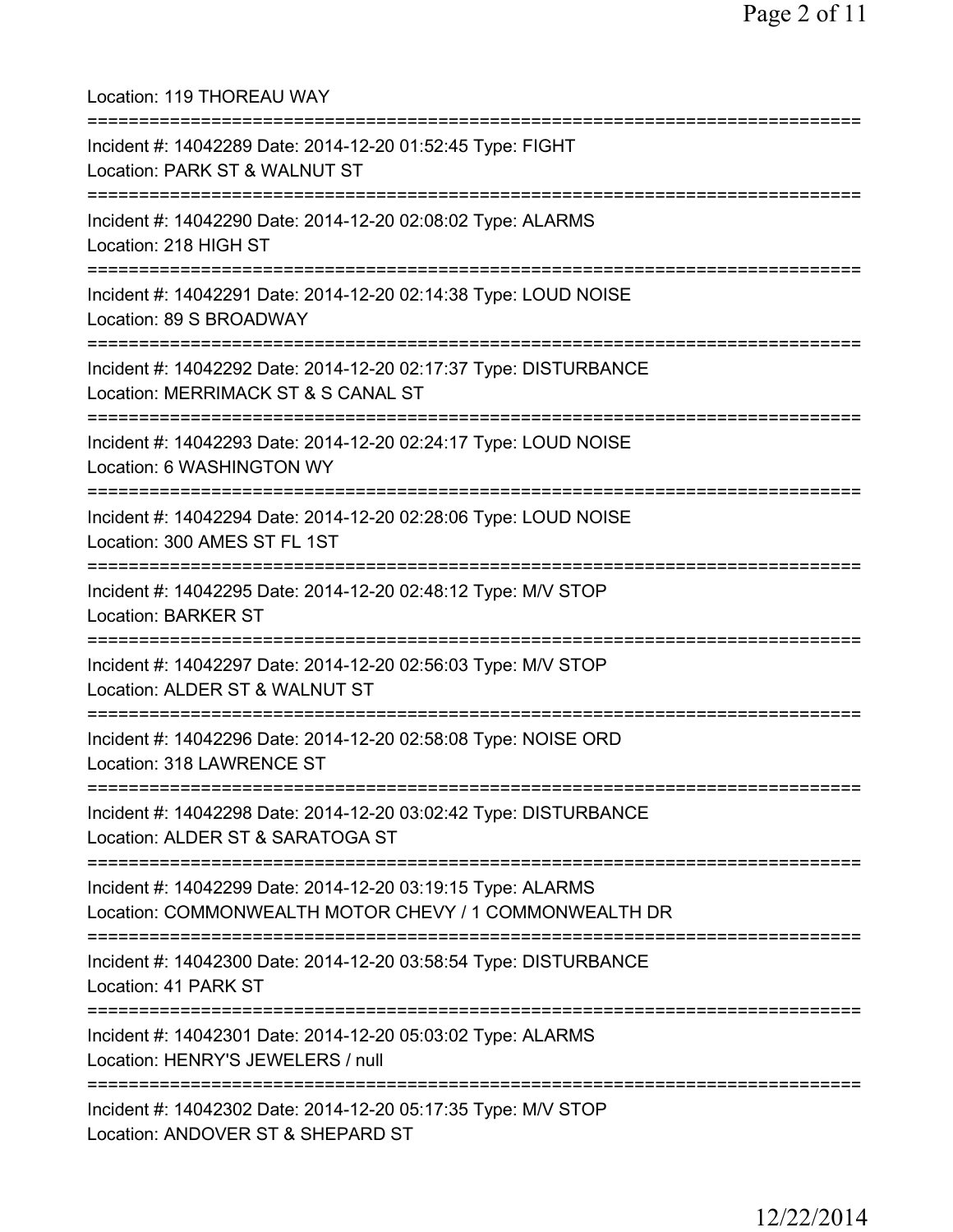| Incident #: 14042303 Date: 2014-12-20 07:27:40 Type: NEIGHBOR PROB<br>Location: 129 WATER ST FL 2                                          |
|--------------------------------------------------------------------------------------------------------------------------------------------|
| Incident #: 14042304 Date: 2014-12-20 07:44:19 Type: ALARM/BURG<br>Location: SLE SCHOOL / 165 CRAWFORD ST                                  |
| Incident #: 14042305 Date: 2014-12-20 07:45:28 Type: SUS PERS/MV<br>Location: 15 WORSWICK TER                                              |
| Incident #: 14042306 Date: 2014-12-20 07:56:36 Type: ALARM/BURG<br>Location: DION RESIDENCE / 22 FURBER ST<br>============================ |
| Incident #: 14042307 Date: 2014-12-20 08:03:31 Type: LOST PROPERTY<br>Location: 153 BEACON AV #12                                          |
| Incident #: 14042308 Date: 2014-12-20 08:40:51 Type: ALARM/BURG<br>Location: ALMONTE RESIDENCE / 133 OLIVE AV                              |
| Incident #: 14042309 Date: 2014-12-20 09:07:56 Type: ALARM/BURG<br>Location: 481 HAVERHILL ST                                              |
| Incident #: 14042310 Date: 2014-12-20 09:42:45 Type: STOL/MV/PAS<br>Location: 187 BROADWAY                                                 |
| Incident #: 14042311 Date: 2014-12-20 10:02:23 Type: B&E/MV/PAST<br>Location: 8 MERRIMACK VIEW CT                                          |
| Incident #: 14042312 Date: 2014-12-20 10:13:06 Type: M/V STOP<br>Location: HAMPSHIRE ST & HAVERHILL ST                                     |
| Incident #: 14042313 Date: 2014-12-20 10:22:13 Type: ALARM/BURG<br>Location: LORENZO BUILDING / 599 CANAL ST                               |
| Incident #: 14042314 Date: 2014-12-20 10:43:39 Type: NEIGHBOR PROB<br>Location: 140 EXCHANGE ST FL 2                                       |
| Incident #: 14042315 Date: 2014-12-20 10:48:32 Type: HIT & RUN M/V<br>Location: ARLINGTON ST & BROADWAY<br>=============================== |
| Incident #: 14042316 Date: 2014-12-20 10:50:52 Type: TOW OF M/V<br>Location: 79 BAILEY ST                                                  |
|                                                                                                                                            |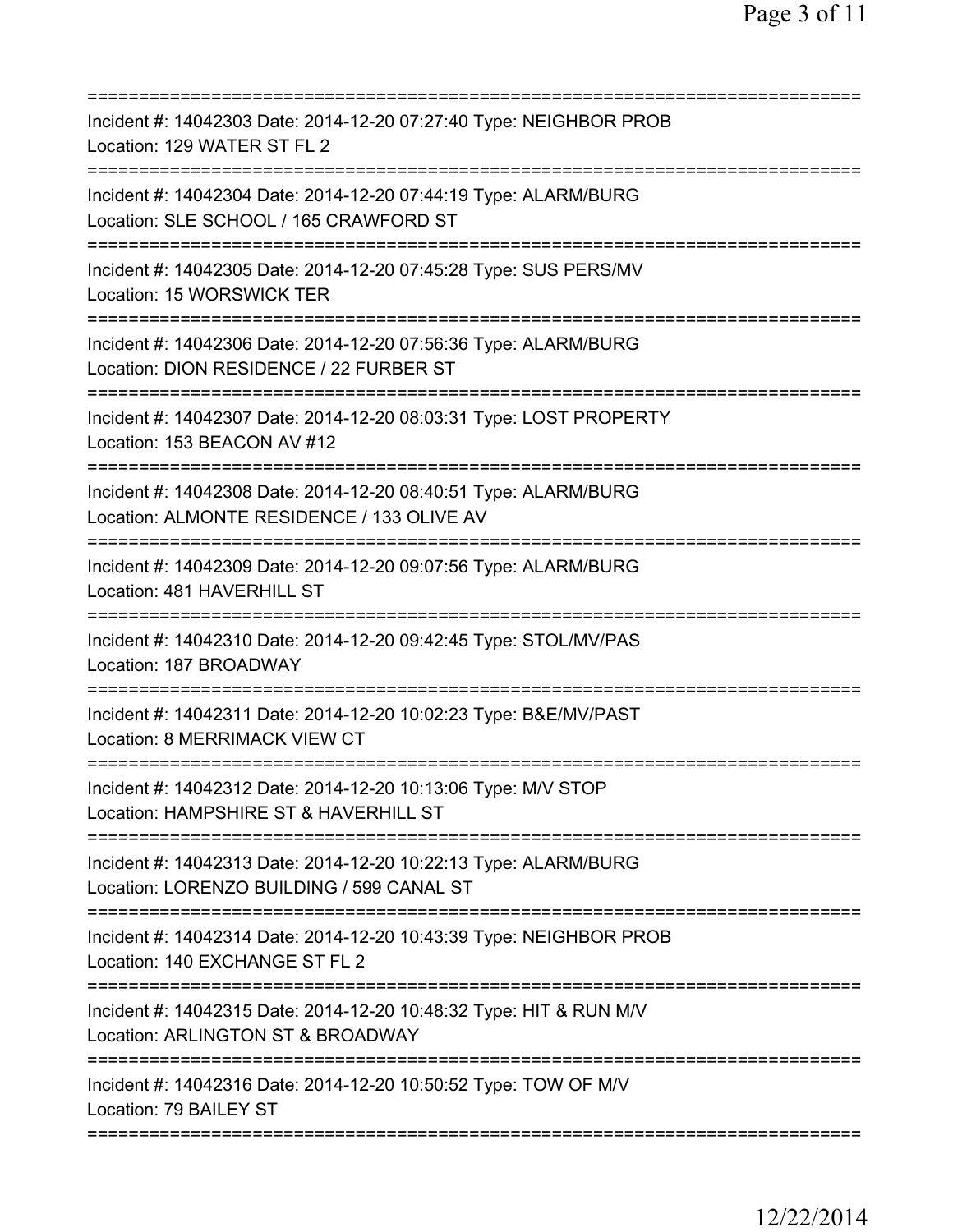Page 4 of 11

| Incident #: 14042317 Date: 2014-12-20 11:01:01 Type: IDENTITY THEFT<br>Location: 142 ANDOVER ST                                                      |
|------------------------------------------------------------------------------------------------------------------------------------------------------|
| Incident #: 14042318 Date: 2014-12-20 11:08:38 Type: TOW OF M/V<br>Location: 4 ABBOTT ST                                                             |
| Incident #: 14042319 Date: 2014-12-20 11:15:24 Type: SUS PERS/MV<br>Location: WINFIELD ALLOY / 15 MEDFORD ST                                         |
| Incident #: 14042321 Date: 2014-12-20 11:17:58 Type: MAL DAMAGE<br>Location: 7 WILMOT ST                                                             |
| Incident #: 14042320 Date: 2014-12-20 11:18:15 Type: UNWANTEDGUEST<br>Location: COMMUNITY DAYCARE / 190 HAMPSHIRE ST                                 |
| Incident #: 14042322 Date: 2014-12-20 11:19:21 Type: ALARM/BURG<br>Location: LORENZO BUILDING / 599 CANAL ST                                         |
| Incident #: 14042323 Date: 2014-12-20 11:31:02 Type: TOW OF M/V<br>Location: 216 PHILLIPS<br>===============                                         |
| Incident #: 14042324 Date: 2014-12-20 11:31:14 Type: THREATS<br>Location: 48 FAIRMONT ST                                                             |
| Incident #: 14042325 Date: 2014-12-20 11:32:40 Type: MEDIC SUPPORT<br>Location: 37 DUCKETT AV                                                        |
| Incident #: 14042327 Date: 2014-12-20 11:34:43 Type: DISTURBANCE<br>Location: 61 FERRY ST #APT 2                                                     |
| =======================<br>========================<br>Incident #: 14042326 Date: 2014-12-20 11:35:23 Type: ALARM/BURG<br>Location: 233 HAVERHILL ST |
| Incident #: 14042328 Date: 2014-12-20 11:37:30 Type: RECOV/STOL/MV<br>Location: 49 WILLOW ST                                                         |
| Incident #: 14042329 Date: 2014-12-20 11:38:54 Type: 209A/VIOLATION<br>Location: 840 ESSEX ST                                                        |
| Incident #: 14042330 Date: 2014-12-20 11:48:35 Type: SUS PERS/MV<br>Location: 465 ESSEX ST                                                           |
| Incident #: 14042331 Date: 2014-12-20 11:49:06 Type: SUS PERS/MV                                                                                     |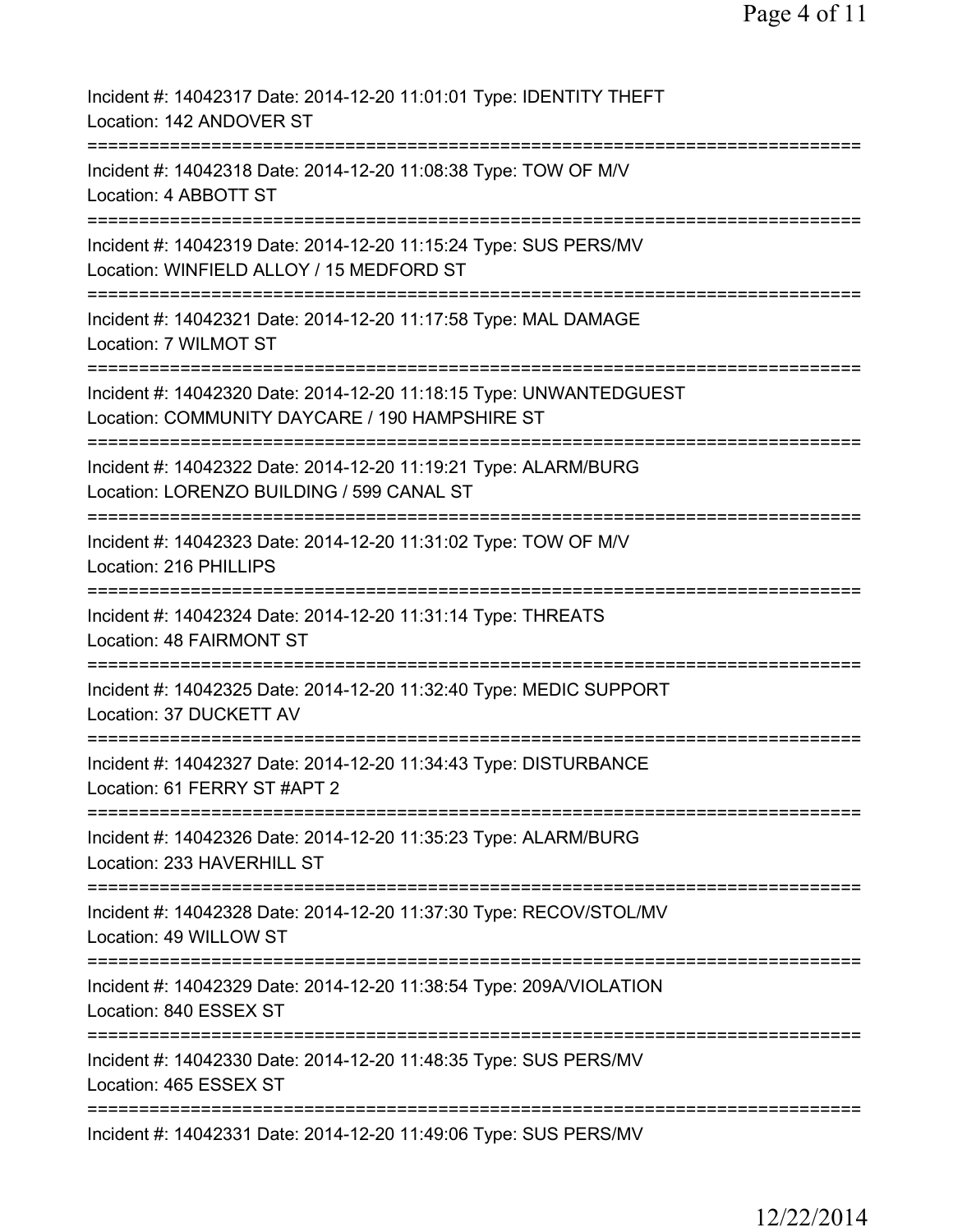Location: DOYLE ST & WATER ST =========================================================================== Incident #: 14042333 Date: 2014-12-20 11:50:01 Type: MAL DAMAGE Location: 108 NEWBURY ST =========================================================================== Incident #: 14042332 Date: 2014-12-20 11:50:27 Type: RECOV/STOL/MV Location: 19 SAUNDERS ST =========================================================================== Incident #: 14042334 Date: 2014-12-20 11:58:53 Type: MEDIC SUPPORT Location: 37 DUCKETT AV =========================================================================== Incident #: 14042335 Date: 2014-12-20 12:10:25 Type: SHOPLIFTING Location: SUPER LIQUORS / 35 S BROADWAY =========================================================================== Incident #: 14042336 Date: 2014-12-20 12:14:11 Type: SUS PERS/MV Location: COLONIAL RD & EMERALD AV =========================================================================== Incident #: 14042337 Date: 2014-12-20 12:18:50 Type: AUTO ACC/NO PI Location: S BROADWAY & SHAW ST =========================================================================== Incident #: 14042338 Date: 2014-12-20 12:27:05 Type: WARRANT SERVE Location: 66 WATER ST FL 1 =========================================================================== Incident #: 14042339 Date: 2014-12-20 12:58:43 Type: M/V STOP Location: 147 HAVERHILL ST =========================================================================== Incident #: 14042340 Date: 2014-12-20 13:08:04 Type: ALARM/BURG Location: COLONY FOODS, INC / 439 HAVERHILL ST =========================================================================== Incident #: 14042342 Date: 2014-12-20 13:15:35 Type: HIT & RUN M/V Location: 268 S BROADWAY =========================================================================== Incident #: 14042341 Date: 2014-12-20 13:15:45 Type: M/V STOP Location: BROADWAY & LOWELL ST =========================================================================== Incident #: 14042343 Date: 2014-12-20 13:50:49 Type: NEIGHBOR PROB Location: 21 SHATTUCK ST =========================================================================== Incident #: 14042344 Date: 2014-12-20 13:53:31 Type: ALARM/BURG Location: 25 MARSTON ST =========================================================================== Incident #: 14042345 Date: 2014-12-20 13:55:32 Type: TOW OF M/V Location: 205 BROADWAY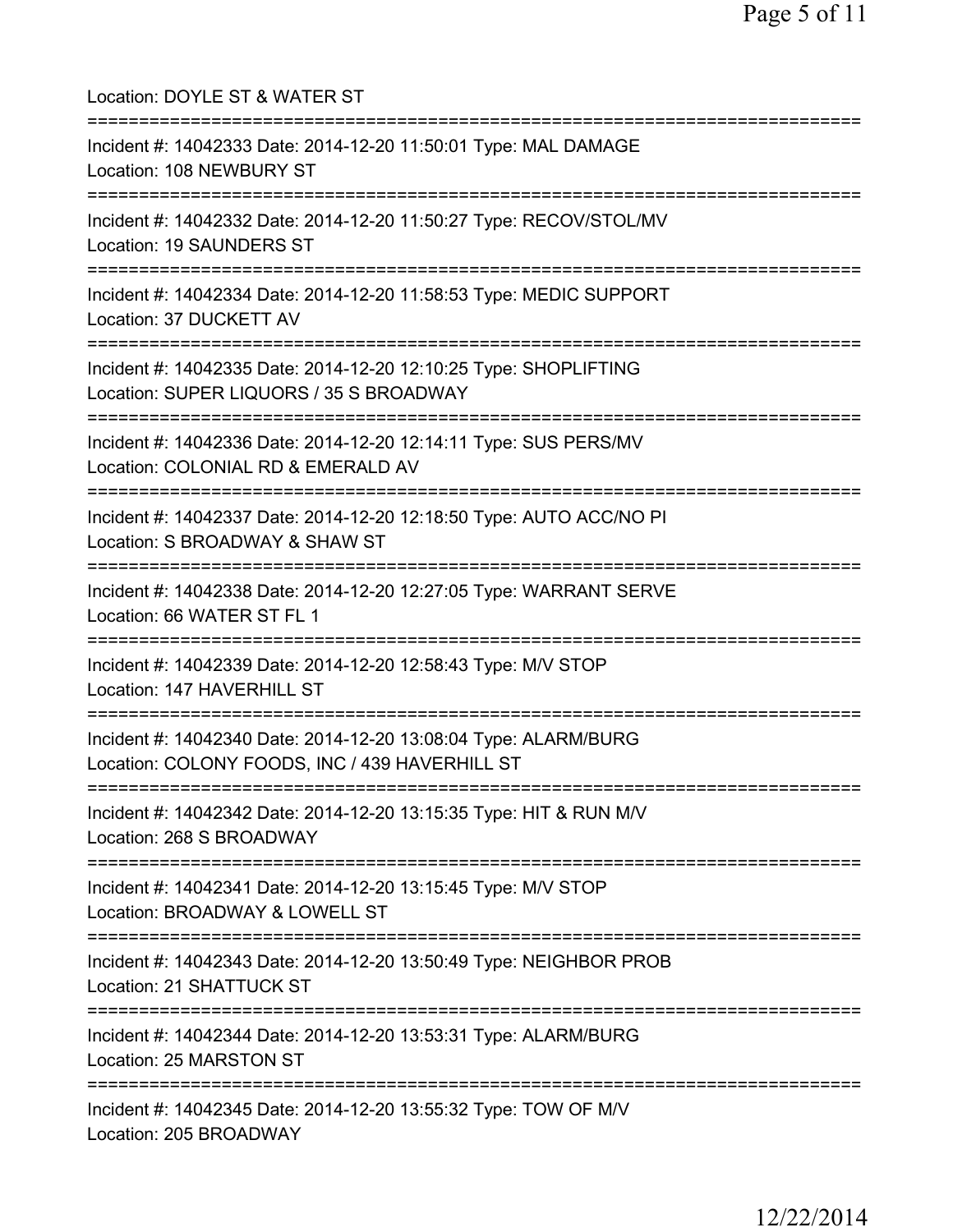| Incident #: 14042346 Date: 2014-12-20 14:10:26 Type: TOW OF M/V<br>Location: 161 BAILEY ST<br>===================================== |
|-------------------------------------------------------------------------------------------------------------------------------------|
| Incident #: 14042347 Date: 2014-12-20 14:23:57 Type: TOW OF M/V<br>Location: BAILEY ST & S UNION ST                                 |
| Incident #: 14042348 Date: 2014-12-20 14:26:00 Type: MAL DAMAGE<br>Location: 97 SPRINGFIELD ST                                      |
| Incident #: 14042349 Date: 2014-12-20 14:28:09 Type: M/V STOP<br>Location: BROADWAY & LOWELL ST                                     |
| Incident #: 14042350 Date: 2014-12-20 14:39:12 Type: NOISE ORD<br>Location: 17 THORNDIKE ST FL 2                                    |
| Incident #: 14042351 Date: 2014-12-20 14:50:19 Type: MEDIC SUPPORT<br>Location: 5 OAKLAND RD                                        |
| Incident #: 14042352 Date: 2014-12-20 15:08:42 Type: SHOPLIFTING<br>Location: 73 WINTHROP AV                                        |
| Incident #: 14042353 Date: 2014-12-20 15:19:33 Type: RECOV/STOL/MV<br>Location: 163 MARGIN ST                                       |
| Incident #: 14042354 Date: 2014-12-20 15:27:54 Type: ALARM/BURG<br>Location: LORENZO BUILDING / 599 CANAL ST                        |
| Incident #: 14042355 Date: 2014-12-20 15:32:18 Type: 911 HANG UP<br>Location: 30 BAILEY ST #REAR                                    |
| Incident #: 14042356 Date: 2014-12-20 15:35:53 Type: AUTO ACC/NO PI<br>Location: AMESBURY ST & COMMON ST                            |
| Incident #: 14042357 Date: 2014-12-20 15:41:07 Type: KEEP PEACE<br>Location: 1.5 CAULKINS CT                                        |
| Incident #: 14042358 Date: 2014-12-20 16:05:45 Type: AUTO ACC/NO PI<br>Location: BROADWAY & MANCHESTER ST                           |
| ====================================<br>Incident #: 14042359 Date: 2014-12-20 16:05:49 Type: M/V STOP<br>Location: 66 PARKER ST     |
|                                                                                                                                     |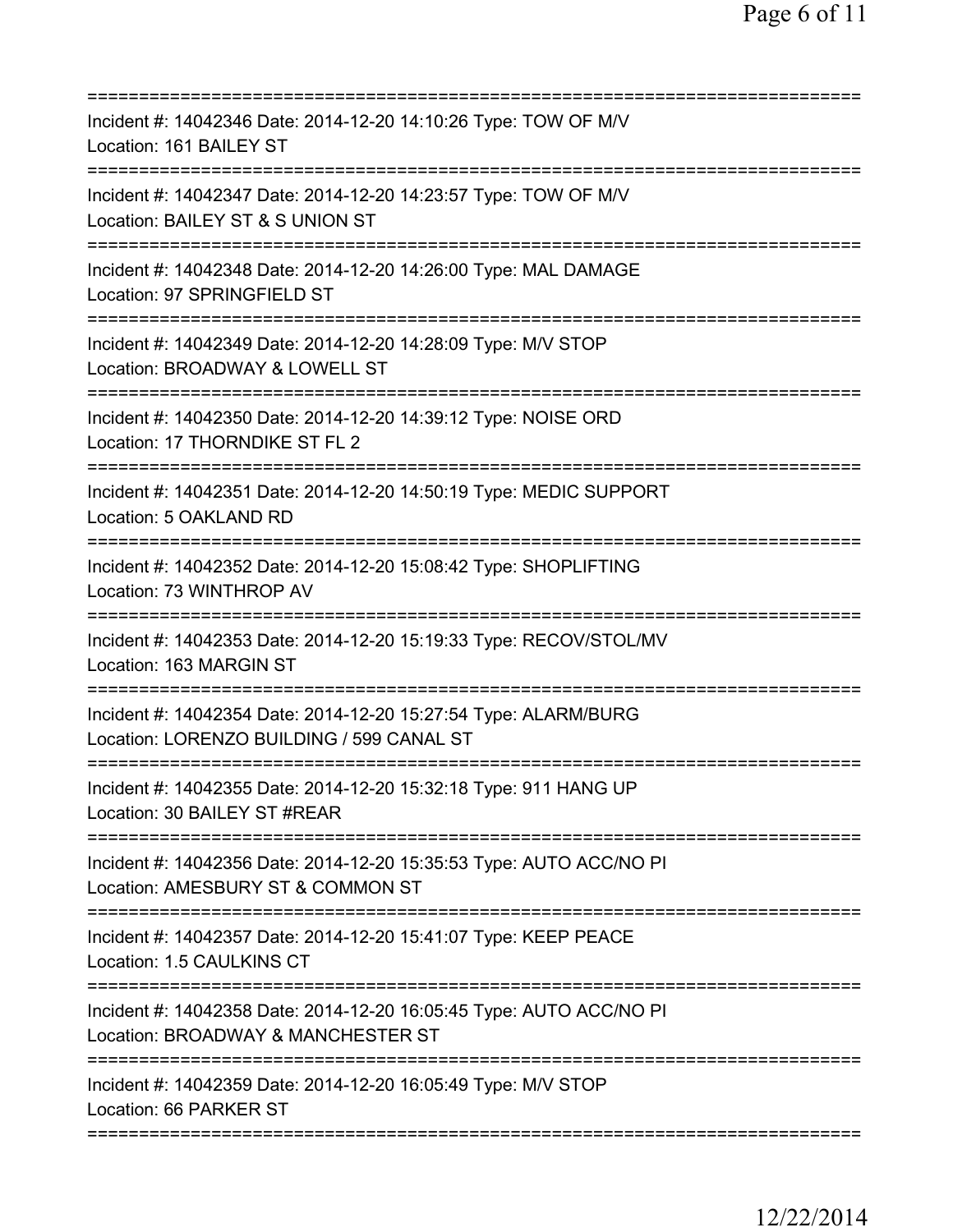| Incident #: 14042360 Date: 2014-12-20 16:12:14 Type: ALARM/BURG<br>Location: PARTHUM SCHOOL / 255 E HAVERHILL ST    |
|---------------------------------------------------------------------------------------------------------------------|
| Incident #: 14042361 Date: 2014-12-20 16:16:22 Type: AUTO ACC/NO PI<br>Location: 264 PROSPECT ST                    |
| Incident #: 14042362 Date: 2014-12-20 16:27:29 Type: M/V STOP<br>Location: ANDOVER ST & S BROADWAY                  |
| Incident #: 14042363 Date: 2014-12-20 16:30:19 Type: GUN CALL<br>Location: 114 WATER ST                             |
| Incident #: 14042364 Date: 2014-12-20 16:39:24 Type: MEDIC SUPPORT<br>Location: COMMON ST & HAMPSHIRE ST            |
| Incident #: 14042365 Date: 2014-12-20 17:27:25 Type: DOMESTIC/PROG<br>Location: 12 PORTLAND ST #2 RIGHT FL 2        |
| Incident #: 14042366 Date: 2014-12-20 17:40:36 Type: SPECIAL CHECK<br>Location: MCDONALDS / 50 BROADWAY             |
| :==============<br>Incident #: 14042367 Date: 2014-12-20 17:58:19 Type: DISTURBANCE<br>Location: 211 MERRIMACK ST   |
| ===============<br>Incident #: 14042368 Date: 2014-12-20 18:00:36 Type: SUS PERS/MV<br><b>Location: BELLEVUE ST</b> |
| Incident #: 14042369 Date: 2014-12-20 18:00:48 Type: A&B D/W PAST<br>Location: LOWELL ST & OXFORD ST                |
| Incident #: 14042371 Date: 2014-12-20 18:37:48 Type: CK WELL BEING<br>Location: 149 WATER ST                        |
| Incident #: 14042370 Date: 2014-12-20 18:38:13 Type: M/V STOP<br><b>Location: 14 METHUEN</b>                        |
| Incident #: 14042372 Date: 2014-12-20 19:29:44 Type: DOMESTIC/PROG<br>Location: 59 TRENTON ST                       |
| Incident #: 14042373 Date: 2014-12-20 19:30:41 Type: M/V STOP<br>Location: BROADWAY & CROSS                         |
| Incident #: 14042374 Date: 2014-12-20 19:35:54 Type: E911 HANGUP                                                    |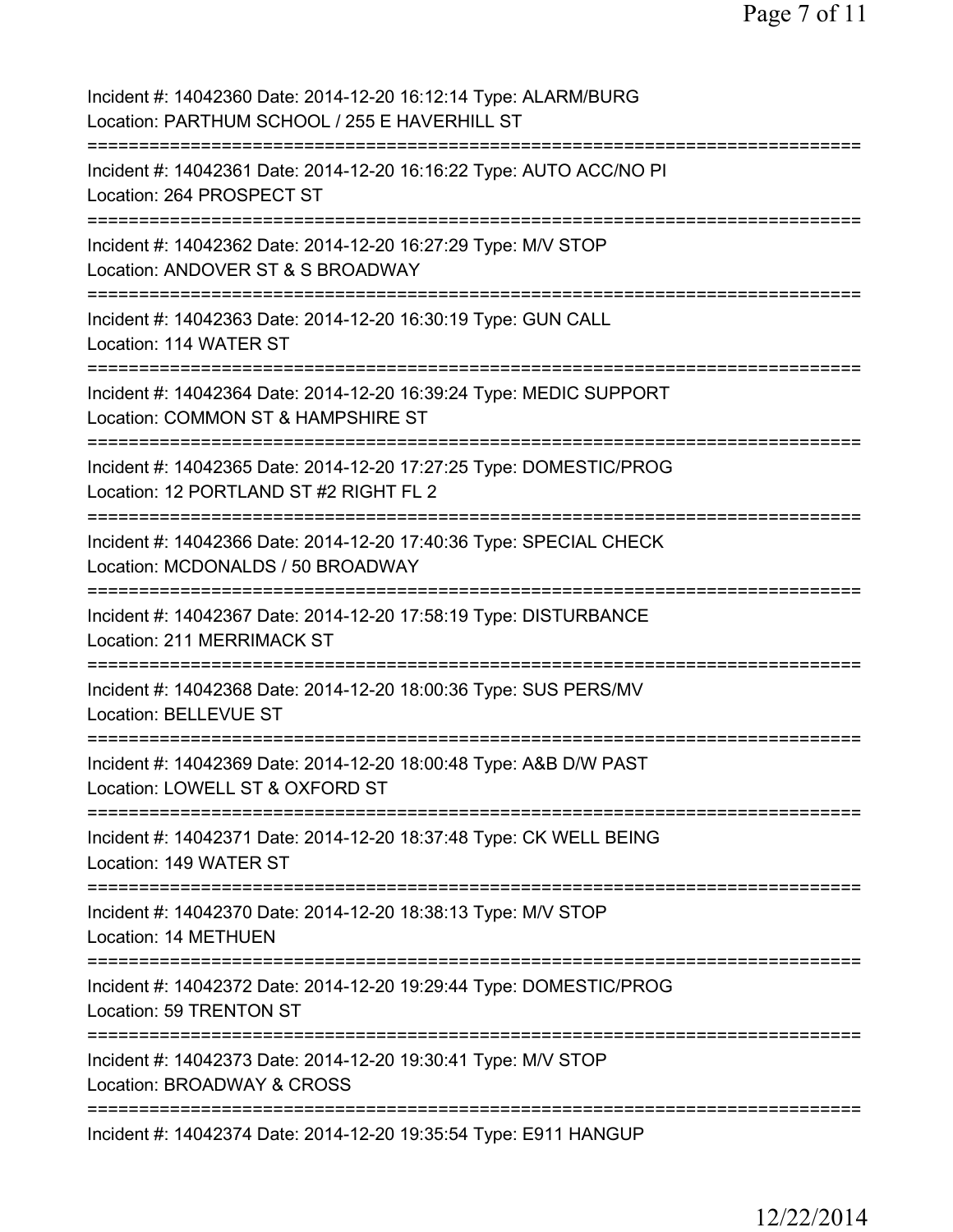| Location: 45 MAGINNIS AV                                                                                                                           |
|----------------------------------------------------------------------------------------------------------------------------------------------------|
| Incident #: 14042375 Date: 2014-12-20 19:41:47 Type: AUTO ACC/NO PI<br>Location: 415 BROADWAY                                                      |
| Incident #: 14042376 Date: 2014-12-20 19:42:57 Type: E911 HANGUP<br>Location: 64 JENNINGS ST #1                                                    |
| Incident #: 14042377 Date: 2014-12-20 19:44:14 Type: TOW OF M/V<br>Location: HAVERHILL ST & UNION ST                                               |
| ===========================<br>Incident #: 14042378 Date: 2014-12-20 19:51:37 Type: MAL DAMG PROG<br>Location: 351 ESSEX ST #503 FL 5              |
| ==========================<br>Incident #: 14042379 Date: 2014-12-20 20:10:50 Type: M/V STOP<br>Location: ANDOVER ST & NEWTON ST                    |
| Incident #: 14042380 Date: 2014-12-20 20:15:06 Type: HIT & RUN M/V<br>Location: 250 SALEM ST #3                                                    |
| Incident #: 14042381 Date: 2014-12-20 20:25:19 Type: M/V STOP<br>Location: BROADWAY & PARK ST                                                      |
| Incident #: 14042382 Date: 2014-12-20 20:27:08 Type: ROBBERY UNARM<br>Location: 145 LAWRENCE ST                                                    |
| Incident #: 14042383 Date: 2014-12-20 20:36:57 Type: AUTO ACC/PI<br>Location: 135 BERKELEY ST                                                      |
| ====================================<br>Incident #: 14042384 Date: 2014-12-20 20:55:04 Type: CK WELL BEING<br>Location: AMESBURY ST & HAVERHILL ST |
| Incident #: 14042385 Date: 2014-12-20 21:02:19 Type: MAL DAMAGE<br>Location: 26 KRESS ST FL 1                                                      |
| Incident #: 14042386 Date: 2014-12-20 21:37:00 Type: MISSING PERS<br>Location: 108 TREMONT ST                                                      |
| Incident #: 14042387 Date: 2014-12-20 21:40:24 Type: DOMESTIC/PROG<br>Location: 25 SPRINGFIELD ST FL 3                                             |
| Incident #: 14042388 Date: 2014-12-20 21:41:23 Type: M/V STOP<br>Location: COMMON ST & LAWRENCE ST                                                 |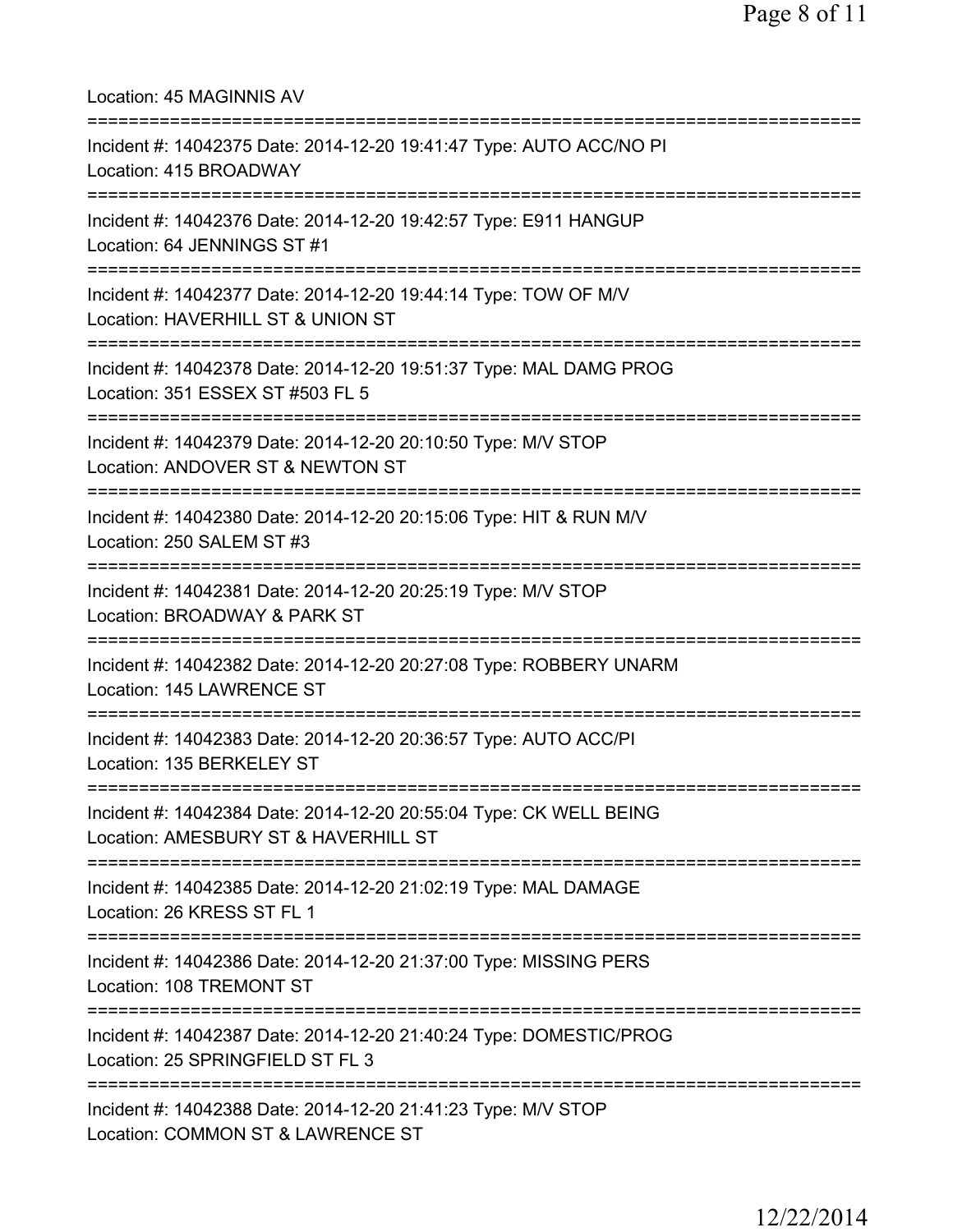| Incident #: 14042389 Date: 2014-12-20 21:53:25 Type: M/V STOP<br>Location: ELIZABETH ST & LOWELL ST                                                      |
|----------------------------------------------------------------------------------------------------------------------------------------------------------|
| Incident #: 14042390 Date: 2014-12-20 21:54:51 Type: M/V STOP<br>Location: 100 SPRINGFIELD ST                                                            |
| Incident #: 14042391 Date: 2014-12-20 21:56:56 Type: M/V STOP<br>Location: LOWELL & AMESBURY                                                             |
| Incident #: 14042393 Date: 2014-12-20 21:58:18 Type: M/V STOP<br>Location: BOXFORD & SOUTH UNION                                                         |
| Incident #: 14042392 Date: 2014-12-20 21:58:29 Type: M/V STOP<br>Location: 55 SPRINGFIELD ST                                                             |
| Incident #: 14042394 Date: 2014-12-20 22:01:14 Type: M/V STOP<br>Location: AMES ST & LOWELL ST<br>=========================<br>-------------             |
| Incident #: 14042396 Date: 2014-12-20 22:08:10 Type: M/V STOP<br><b>Location: HAVERHILL</b><br>-------------------                                       |
| Incident #: 14042397 Date: 2014-12-20 22:09:07 Type: M/V STOP<br>Location: S BROADWAY & SHATTUCK ST                                                      |
| Incident #: 14042398 Date: 2014-12-20 22:09:50 Type: M/V STOP<br>Location: BODWELL ST & MARGIN ST                                                        |
| Incident #: 14042399 Date: 2014-12-20 22:12:42 Type: ANIMAL COMPL<br>Location: FARNHAM ST & PARKER ST                                                    |
| Incident #: 14042400 Date: 2014-12-20 22:13:48 Type: M/V STOP<br>Location: BROADWAY & HAVERHILL ST                                                       |
| Incident #: 14042401 Date: 2014-12-20 22:26:46 Type: TOW OF M/V<br>Location: MARGIN ST & MELVIN ST<br>============================<br>================== |
| Incident #: 14042402 Date: 2014-12-20 22:28:17 Type: M/V STOP<br>Location: HIGHLAWN AV & PROSPECT ST                                                     |
| Incident #: 14042403 Date: 2014-12-20 22:32:10 Type: MEDIC SUPPORT<br>Location: CENTRAL CATHOLIC HIGH SCHOOL / 300 HAMPSHIRE ST                          |
|                                                                                                                                                          |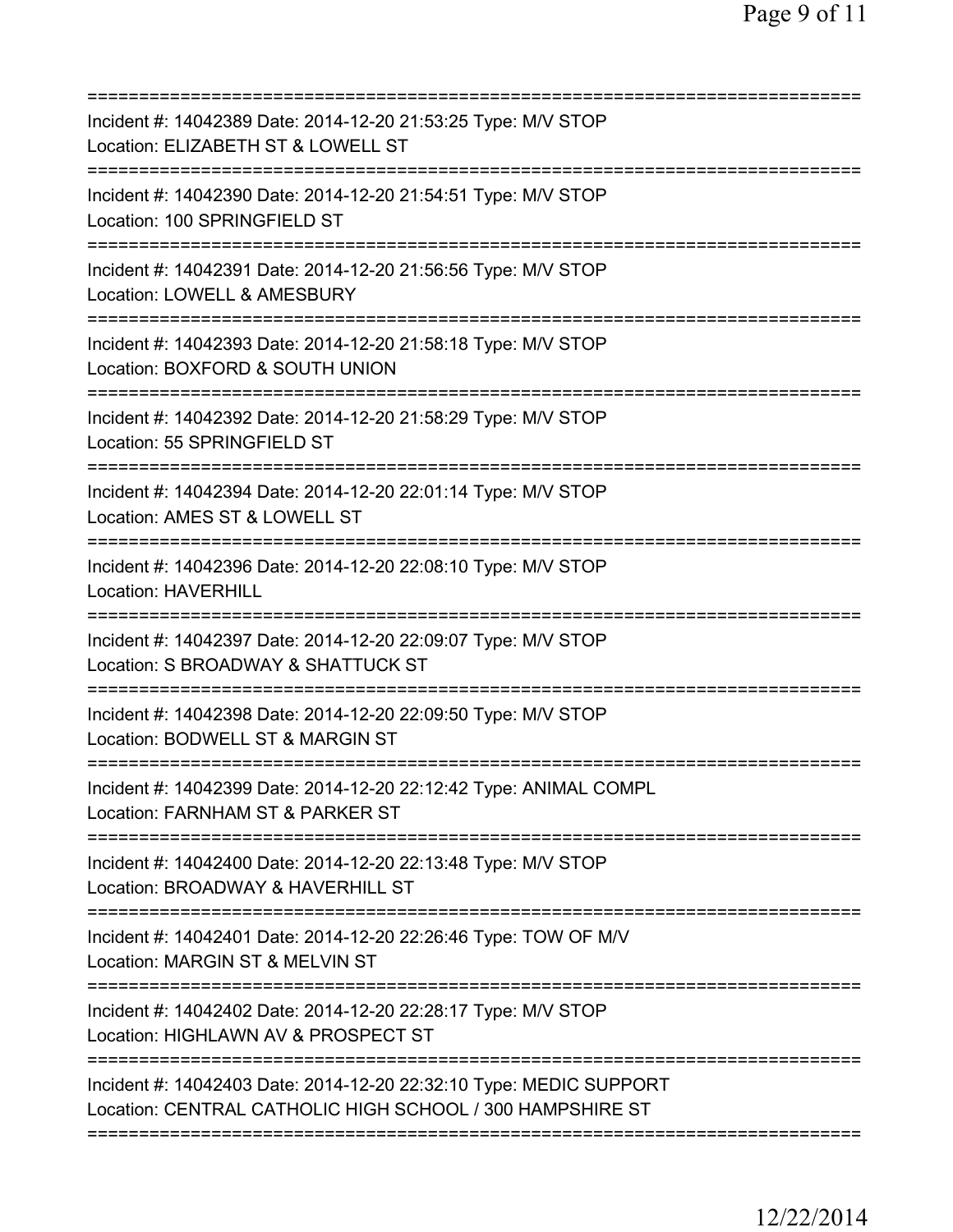| Incident #: 14042404 Date: 2014-12-20 22:41:28 Type: ALARM/BURG<br>Location: 258 E HAVERHILL ST                                             |
|---------------------------------------------------------------------------------------------------------------------------------------------|
| Incident #: 14042405 Date: 2014-12-20 22:44:07 Type: NOISE ORD<br>Location: 14 WALNUT ST                                                    |
| Incident #: 14042407 Date: 2014-12-20 22:47:22 Type: M/V STOP<br>Location: FRANKLIN ST & LOWELL ST                                          |
| Incident #: 14042406 Date: 2014-12-20 22:48:01 Type: A&B PAST<br>Location: 233 JACKSON ST #3                                                |
| Incident #: 14042408 Date: 2014-12-20 22:49:09 Type: M/V STOP<br>Location: MT VERNON ST & S BROADWAY<br>=========================           |
| Incident #: 14042409 Date: 2014-12-20 22:55:07 Type: M/V STOP<br>Location: 370 S BROADWAY<br>--------------                                 |
| Incident #: 14042410 Date: 2014-12-20 22:58:27 Type: M/V STOP<br>Location: BENNINGTON ST & ERVING AV                                        |
| Incident #: 14042411 Date: 2014-12-20 22:59:02 Type: UNWANTEDGUEST<br>Location: 12 TENNEY ST #F                                             |
| Incident #: 14042412 Date: 2014-12-20 23:02:13 Type: CK WELL BEING<br>Location: 348 BROADWAY                                                |
| Incident #: 14042413 Date: 2014-12-20 23:12:06 Type: NEIGHBOR PROB<br>Location: 32 BERNARD AV                                               |
| Incident #: 14042414 Date: 2014-12-20 23:29:21 Type: M/V STOP<br>Location: ERVING AV & LAWRENCE ST<br>:==================================== |
| Incident #: 14042415 Date: 2014-12-20 23:35:37 Type: GEN OFFENCES<br>Location: TEDESCHI / 703 HAVERHILL ST                                  |
| Incident #: 14042416 Date: 2014-12-20 23:36:59 Type: LOUD NOISE<br>Location: 433 LOWELL ST                                                  |

411 record(s)

{ call presslog("2014-12-20","0000","2014-12-20","2359") }